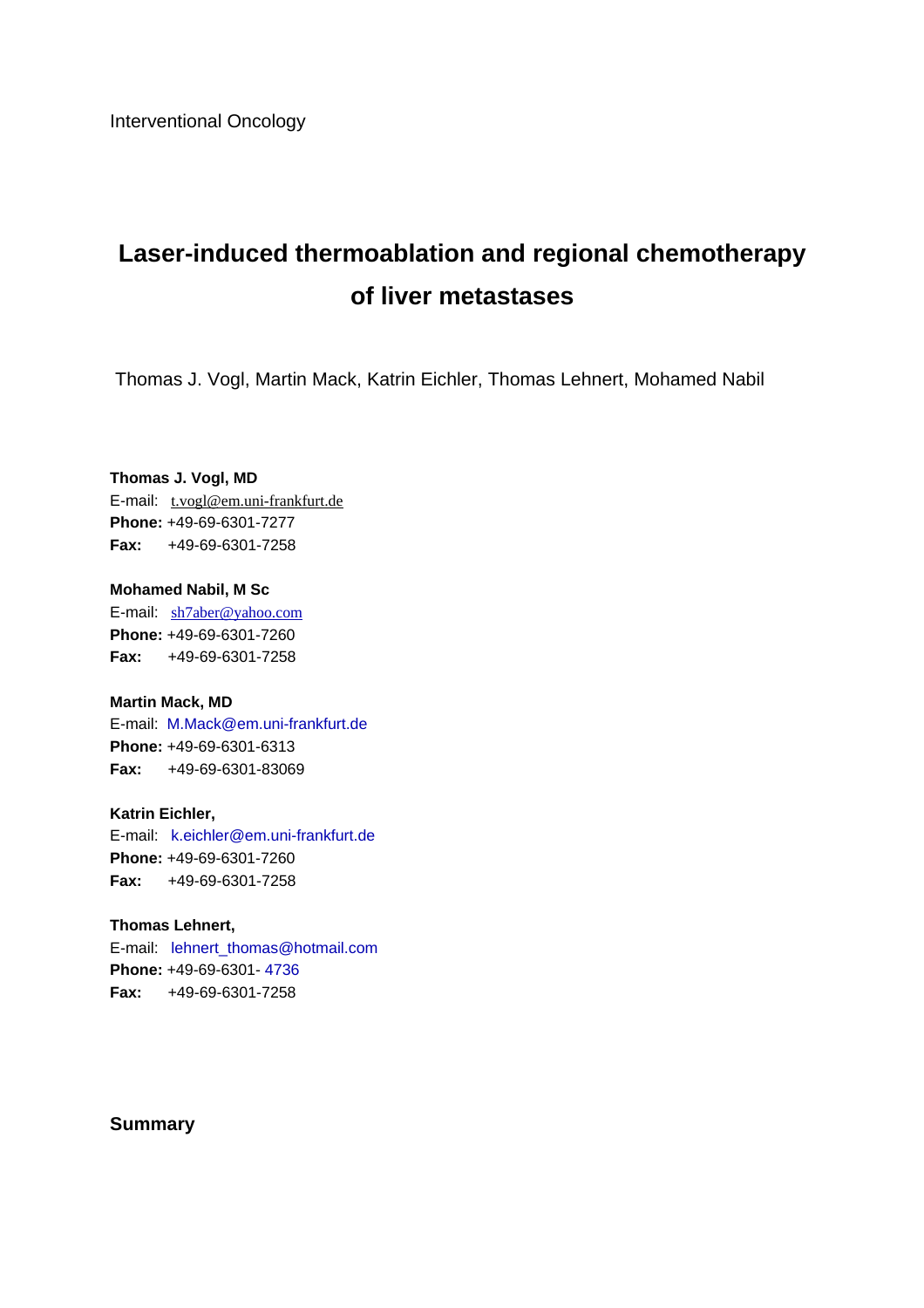Interventional oncology is an evolving subspeciality in the field of radiology. LITT is a new promising method of tumor ablation. It is mainly performed in hepatic metastases mostly from colorectal cancer. Regional chemotherapy is also an established method in the palliative management of hepatoma; however, its application in liver metastases is not universally accepted. Both modalities can be applied in a combined approach. Local tumor control and survival rates are promising. We will describe here the technique of laser ablation and review results of LITT and combined LITT and chemoemolization as well as our expectations for its future role.

**Key words:** laser – thermotherapy – liver – metastases – LITT - regional chemotherapy - TACE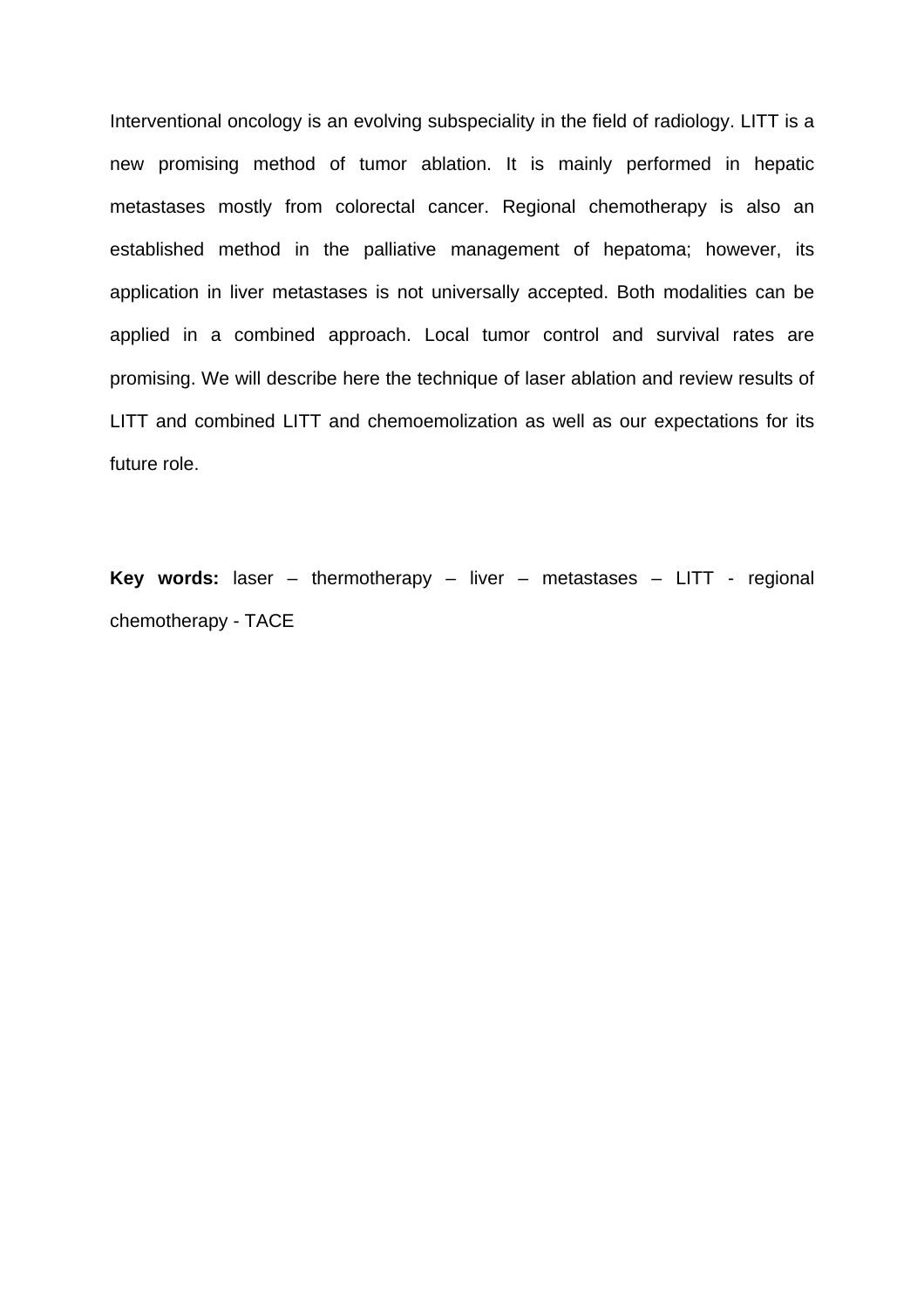### **Key issues**

- LITT is a new promising method of tumor ablation
- The process is minimally invasive and can be performed as outpatient procedure under local anesthesia
- Local control and survival data are comparable to surgery
- Morbidity and mortality are low and significant complications are rare
- LITT can be applied as the sole line of treatment or in coordination with surgical resection and regional chemotherapy
- A combination of regional chemoembolization and LITT improves tumor control and survival
- The indications of LITT can develop and extend in the near future to involve more patients who were previously only surgically treatable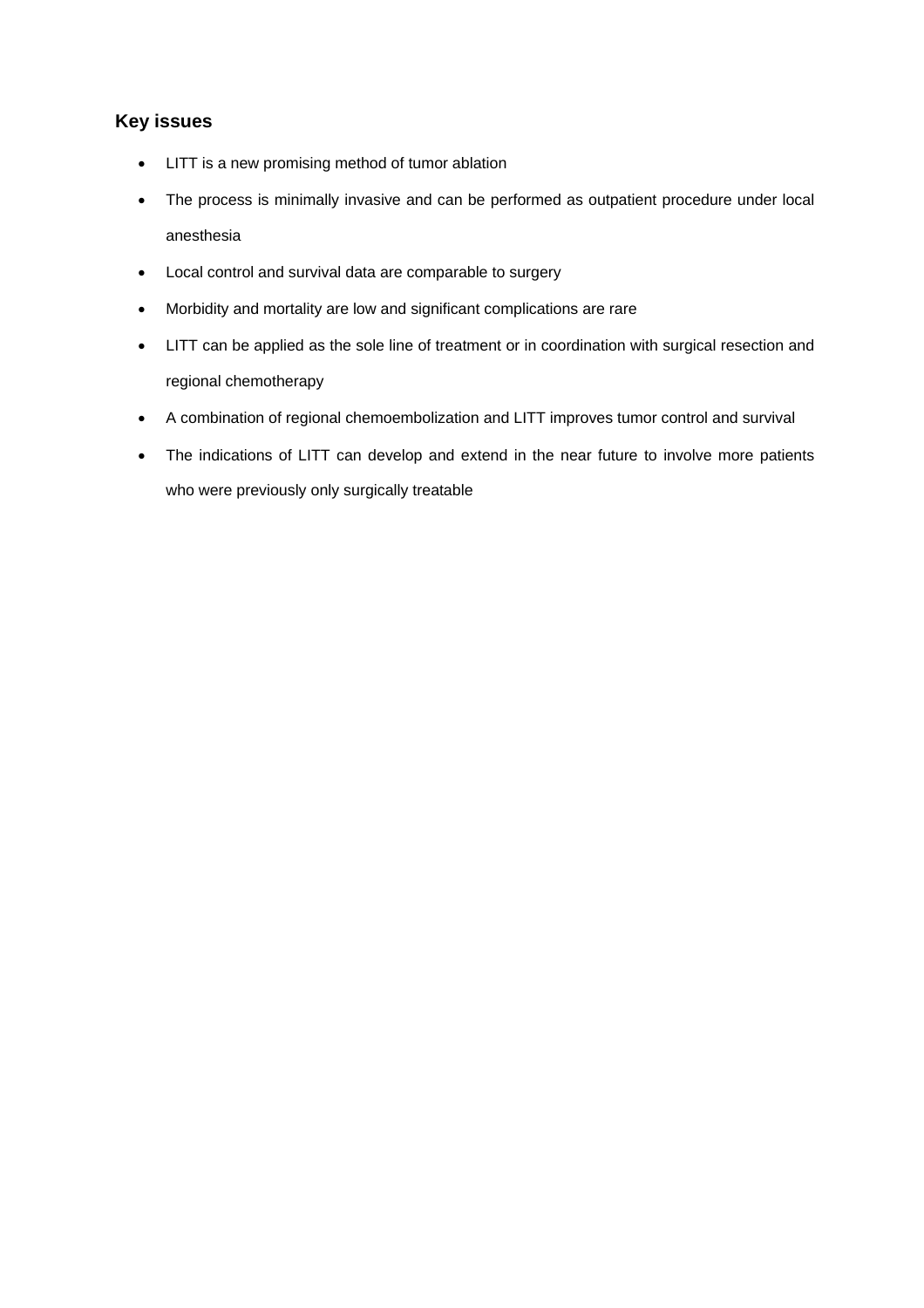#### **Introduction**

Metastasis is the most common neoplasm in adult liver, and the liver is the second most common site for metastatic spread, after the lymph nodes. Liver metastases can be found in up to 80% of colorectal cancer patients; in 25-50% it is encountered at primary presentation [1]. Surgical resection is the standard curative treatment for selected patients with resectable liver metastases (usually less than 4, and localized to one liver lobe), as it consistently provides long-term disease-free survival in a substantial number of patients [2, 3].

The high tendency of recurrent liver metastases following successful resection of metastases has spurred the search for therapeutic alternatives, the goal of which is achieving survival rates similar to those in surgery with the advantage of being at the same time less invasive, applicable on an outpatient basis under local anesthesia, less expensive, and with a lower complication rate [3-7].

Minimally invasive treatment techniques are based on two approaches: transarterial and percutaneous. Transarterial treatment is applied through the hepatic arterial supply of the tumor which can be done in the form of chemoperfusion, transarterial chemoembolization (TACE) and transarterial embolization (TAE). Several local percutaneous ablative therapies have proved their effectiveness for the treatment of primary liver carcinoma such as percutaneous ethanol injection, radiofrequency ablation (RFA), and microwave or ultrasound ablation. However, effective local treatment is far more difficult for liver metastases [3].

On the following pages we will discuss the clinical indications, technique and results of LITT for the treatment of liver metastases, and we will emphasize the increased efficacy achieved by the combination of regional chemotherapy and LITT.

#### **Principle and technique**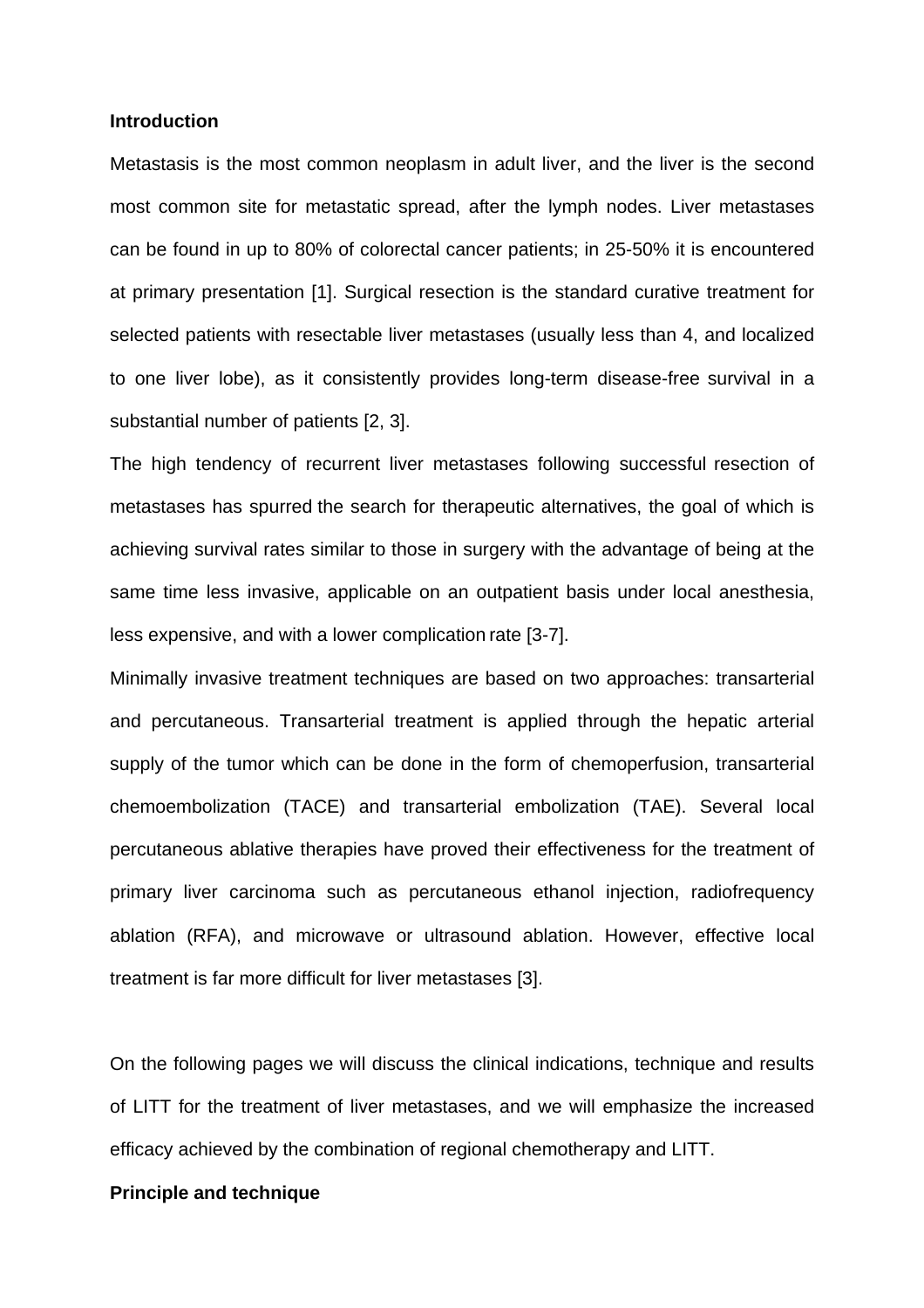Laser-induced interstitial thermotherapy (LITT) is among the relatively new percutaneous ablation techniques which proved effective. Laser coagulation is accomplished using neodymium–yttrium aluminium garnet laser light (Dornier mediLas 5060, Dornier mediLas 5100; Dornier Medizintechnik, Germering, Germany) with a wavelength of 1,064 nm. The light is delivered through 400-mm-long fibres terminated by a specially developed diffuser which emits laser light to an effective distance of 12–15 mm.

The laser application kit (SOMATEX, Berlin, Germany) consists of a cannulation needle, a guide wire, a sheath system, and a special protective catheter closed at the distal end. Power applicators are 9 F in diameter and internally cooled with a roomtemperature sodium chloride solution that circulates within a double-lumen catheter. Cooling the surface of the laser applicator improves the radial temperature distribution shifting the maximum possible amount of heat energy into deeper tissue layers and at the same time avoiding carbonization allowing the use of higher laser power, up to 35 watts. These parameters result in a more homogeneous tissue penetration of laser radiation. The laser systems are fully compatible with magnetic resonance imaging (MRI) units [4].

Laser applicator systems can be placed at the desired position under computed tomographic (CT) fluoroscopy guidance. The multi-application technique involves the treatment of one lesion with multiple (up to 5) laser applicators simultaneously (fig 1). It is also possible to treat more than one lesion in the same session. Then the patients are transferred to a 0.5-T closed MRI unit. Laser ablation is performed under near real-time MR using T1-weighted gradient-echo sequence (140/12, flip angle of 80°, matrix of 128 x 256, five 8-mm sections, acquisition time of 15 seconds) in transverse section and parallel to the laser applicators repeated every minute for monitoring of thermal ablation. Following the first laser cycle, the laser fibre can be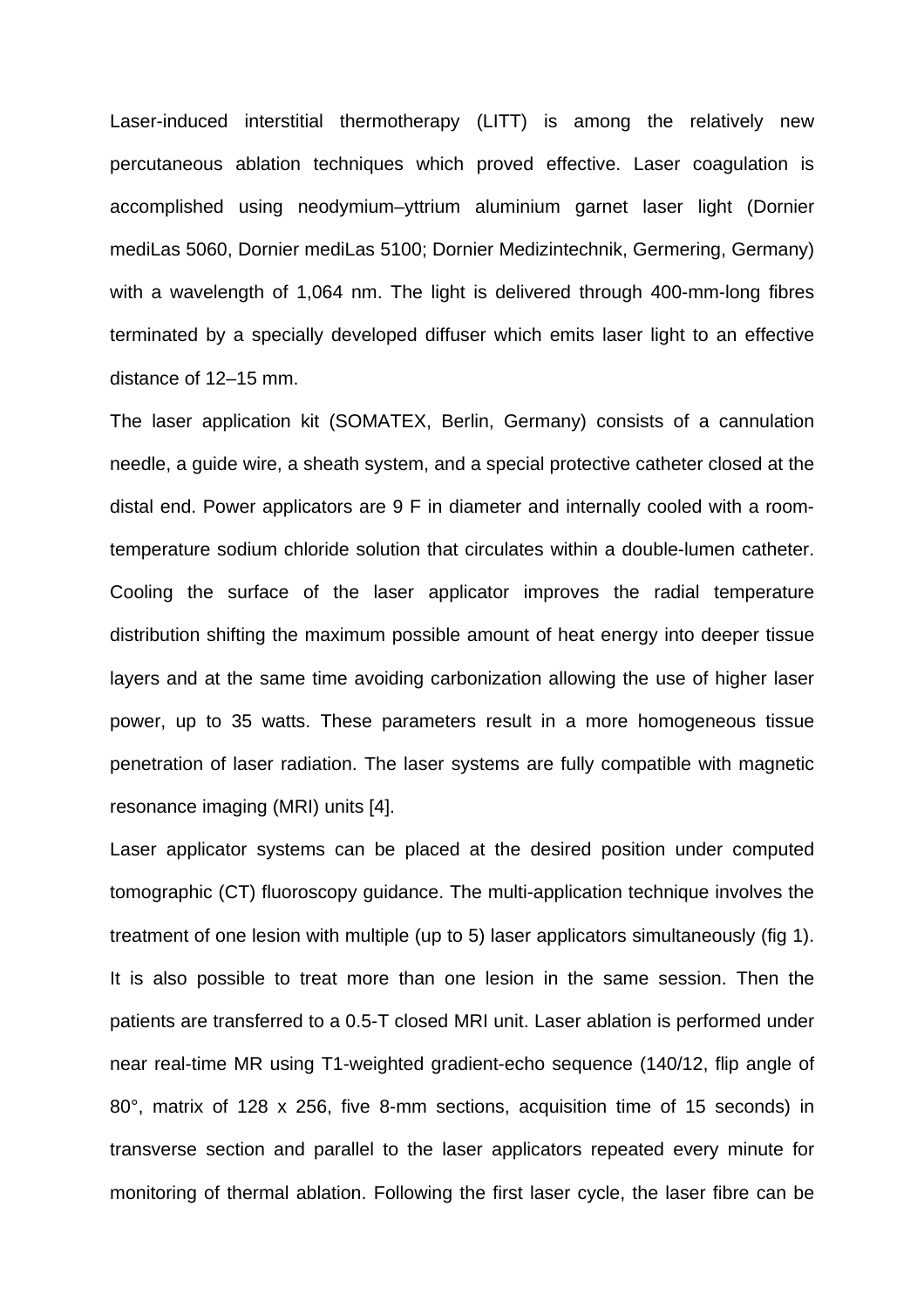retracted by a distance of 2 cm and a second laser cycle can be performed to enlarge the area of coagulation necrosis. Necrosis manifests as progressively deepening T1 hypointensity (fig 1). After the procedure, the puncture tract is closed with fibrin glue (Tissucol Duo S; Baxter, Unterschleissheim, Germany) [4].

Alternatively, the puncture, applicator positioning and laser ablation monitoring can all be performed in an open 0.2T MRI unit.

The entire LITT treatment can be tolerated under local anesthesia using 20–30 mL of 1% Lidocaine (Astra Zeneca, Wedel, Germany) and analgesics (Pethidine [10–80 mg], Aventis, Frankfurt, Germany, and/or Piritramid [5–15 mg], Janssen, Beerse, Belgium) and sedation (Midazolam [2–10 mg]; Merkle, Blaubeuren, Germany). The mean duration of ablation is 20 minutes (range: 2–55 minutes). Besides, pulling-back and repositioning the laser fibre is calculated on the basis of signal change because the heat deposition in the tissue cannot be predicted, which means that a certain amount of energy can result in different volumes of coagulation necrosis in different settings [4].

#### **Indications and contraindications**

The indications for percutaneous ablation of liver metastases using LITT are recurrent metastases after partial hepatectomy or segmentectomy, bilobar metastases, locally unresectable lesions, general contraindications for surgery, or refusal of surgery [3, 8]. LITT is not feasible in patients with more than 5 lesions, lesions larger than 5 cm in greatest diameter, or extrahepatic metastases [3]. Some other possible contraindications are poor coagulability, liver insufficiency and contraindications for MRI [8]

#### **Results**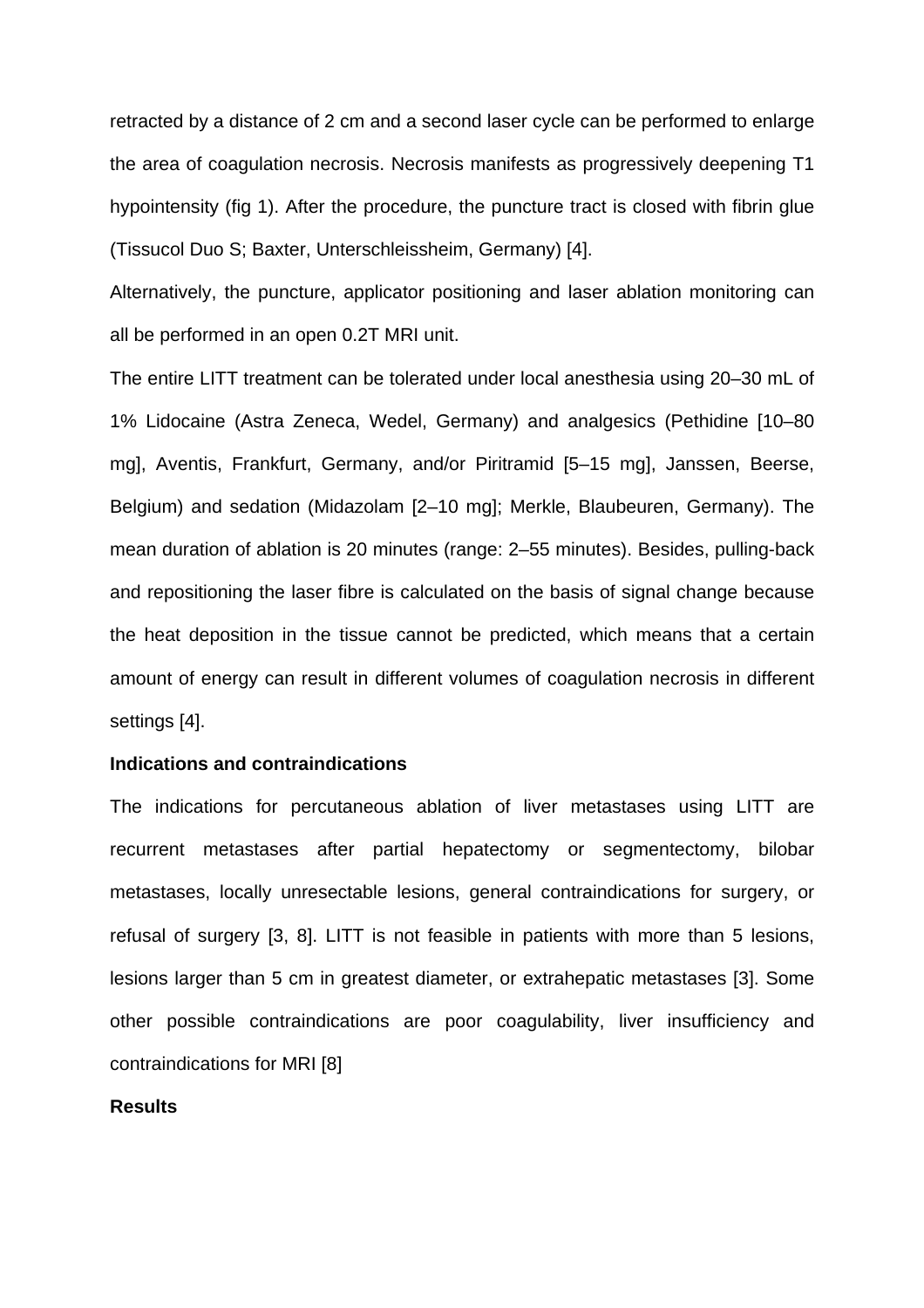We searched Pubmed using "laser", "liver", "metastases", "chemoembolization", "TACE" and "LITT" as search criteria to locate all patient studies using LITT for liver metastases. We used the "Related articles" option to obtain more relevant articles. The largest published patient series with LITT involved 5,105 lesions in 1,650 consecutive patients. The local tumor control rate in the 3-month follow-up control was 99.2%. After 6 months a local tumor control rate of 98.2% was seen. There were no statistically significant differences between the local control rates of the various primary tumors. The same holds for the various positions of the lesions with regard to the segmental topography of the liver. The mean survival was 41.8 months in patients with unresectable colorectal liver metastases and 51 months in patients with breast cancer [5].

The overall rate of complications and side effects was 7.5%. The rate of clinically relevant complications was 1.3%. The most common side effects of LITT treatment are reactive pleural effusion, intrahepatic abscess, pleural empyema, subcapsular hematoma (fig 2), intrahepatic and intrabdominal bleeding. Less significant complications include local infection and bile duct injury [4, 5, 9].

As an update to this study, the results in 603 patients with colorectal metastases with 1,801 lesions were equally good. The mean survival rate for all patients, with a calculation started on the date of diagnosis of the metastasis, was 4.4 years. Oneyear survival was 94%, 2-year survival; 77%, 3-year survival; 56%, 5-year survival; 37%). Median survival was 3.5 years [3].

Several factors may influence the size and morphology of the areas of induced necrosis, including tumor geometry and adjacent structures such as arteries, portal and hepatic veins, and the biliary tree as well as tumor relation to the liver capsule. Central lesions pose the problem of a difficult access and larger surrounding vessels

causing more heat loss. In the study by Mensel et al to evaluate LITT effectiveness in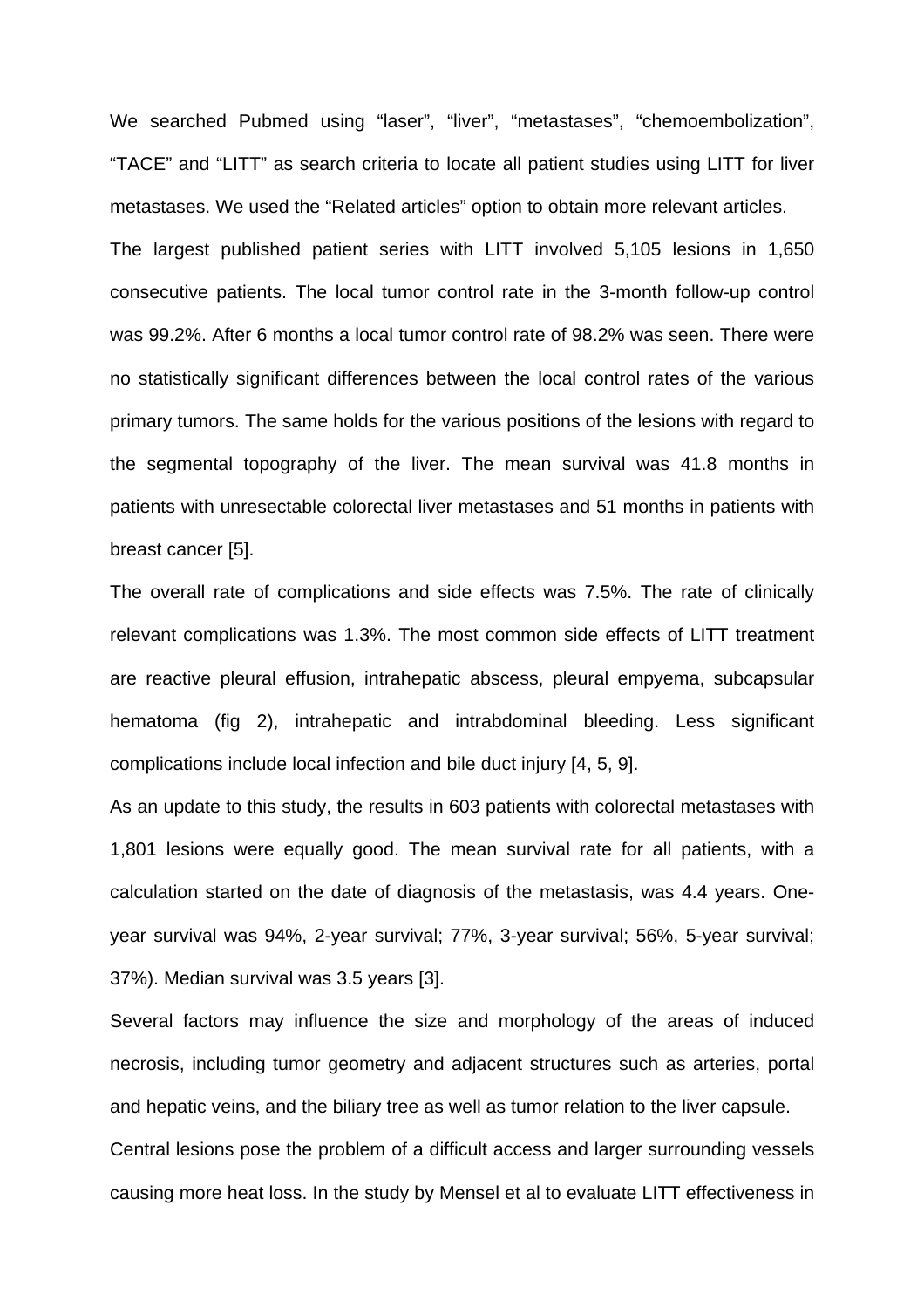central lesions 23 patients with 28 central malignant liver tumors including 27 metastases and one hepatoma were included. Complete ablation was achieved after the  $1<sup>st</sup>$  treatment session in 71.4%. The rate of effectiveness during follow-up was 78.6%, 71.4% and 64.3% after 3, 6 and 9 months, respectively. The 1-, 2-, 3- and 4 year survival rates were 90%, 72%, 60% and 40%, respectively. The median survival was 46 months. Major complications occurred in one patient (hemorrhagic pleural effusion), while minor complications occurred in 10 patients. There were no mortalities related to the procedure [9]. In accordance with these findings the success rate of LITT in our studies was not influenced by the location of the lesion [3, 4]. Fiedler et al. evaluated the relation between lesion size and effectiveness which was 100% for metastases less than 2 cm in diameter, 71% for metastases between 2 - 3 cm, 46% for metastases between 3 and 4 cm and 30% for metastases of more than 4 cm [10].

## **Combined LITT and chemotherapy**

Regional chemotherapy of hepatoma is widely applied but its application in liver metastases has been successfully progressing [11]. The morphological response achieved by regional chemoperfusion in colorectal liver metastases during the last 5 years ranged between 29.7% [12] and 56% [13]. Median survival with chemoperfusion ranged between 10.6 months [14] and 62.6 months [15]. Comparable results were encountered using transarterial chemoembolization (TACE). Median survival ranged between 8.5 months in uveal melanoma metastases [16] and 69 months in neuroendocrine metastases [17]. Morphological response ranged between 9% and 79% in neuroendocrine metastases [18]. These results are so variable because of the various chemotherapeutic agents, embolizing material and treatment protocols applied as well as the variable histology of different primary tumors. Hence, in TACE of liver metastases, no universally accepted scheme exists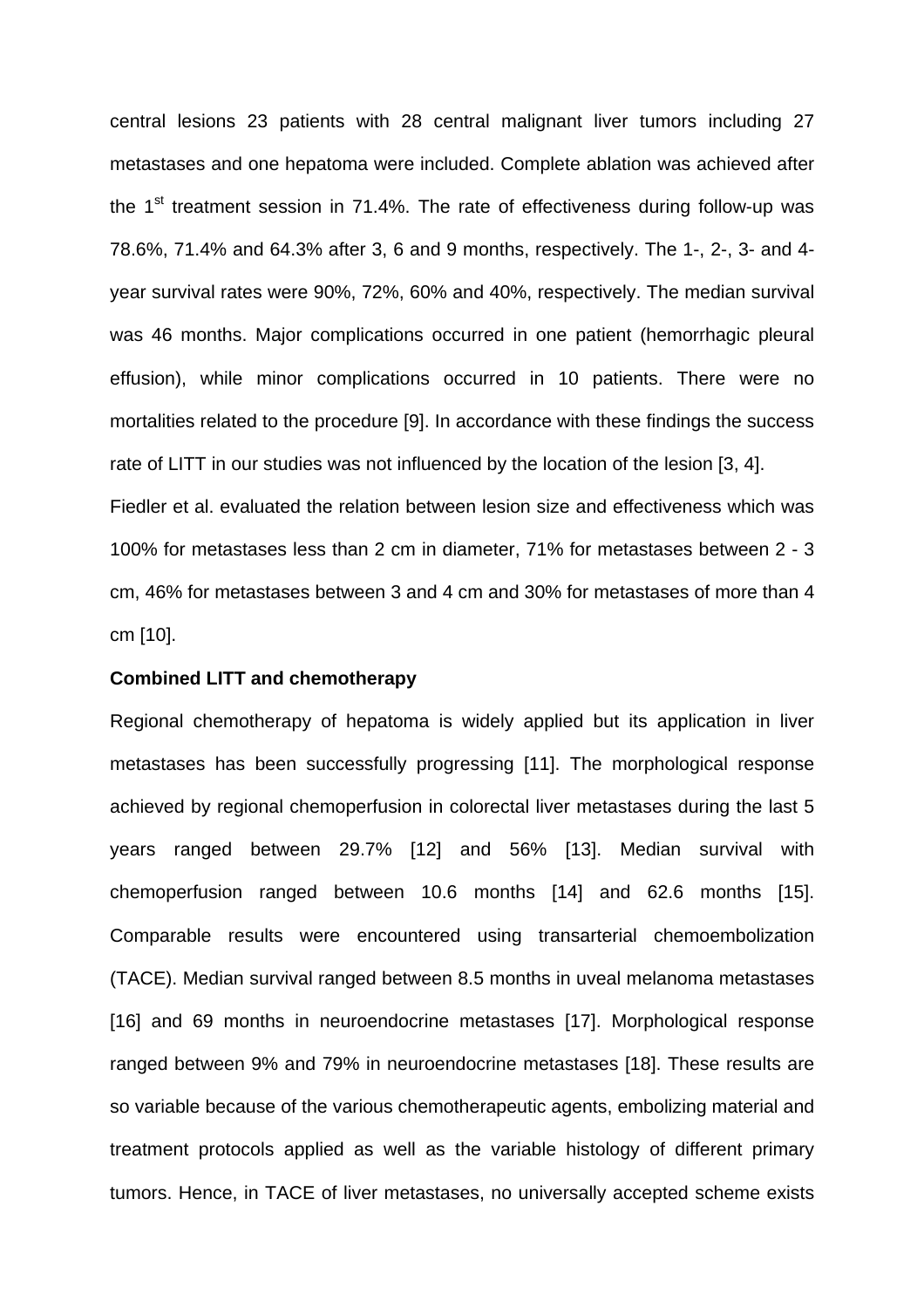to achieve the best results. Results of chemoperfusion and TACE are mentioned in table 1.

LITT can be applied in coordination with TACE. Chemoembolization is applied first to obtain downsizing of metastases to a size treatable by LITT. 162 patients who had unresectable liver metastases, with the largest lesion as large as 8 cm in diameter and no more than 4 lesions were treated with repeated TACE using Mitomycin for chemotherapy and Lipiodol and microspheres for embolization. The change in size during treatment was measured using magnetic resonance (MR) imaging. If the diameter of the tumor decreased to less than 5 cm, the patients were shifted to LITT within 4-6 weeks following the last TACE session. Eighty-two patients (50.6% of cases) responded to TACE, with a mean reduction in tumor size of 35%, and were treated with LITT (fig 3). Each of these patients underwent 2 to 7 TACE treatments (mean: 4.3) prior to LITT. In 47 patients, no reduction in tumor size was achieved, which led to further follow-up. In 33 patients, disease progression was found, with either an increasing size of the lesions or newly developing metastases; these results led to further TACE treatments or shifting to systemic chemotherapy. Median survival of patients who responded to this combined treatment was 26.2 months; in patients treated with only TACE, median survival was 12.8 months [19].

#### **Comments**

The role of imaging in LITT includes guidance for applicator positioning and monitoring of thermal ablation. Ultrasound (US), CT and MRI can all be used during applicator position. Three-dimensional guidance during positioning of one or more laser applicators in the lesion is more accurate using MRI but it is more timeconsuming and expensive. The needle can be introduced under CT-guidance instead of MR imaging guidance. Important advantages of CT fluoroscopy are quicker image update and more precise visualization of the needle. This is, however, more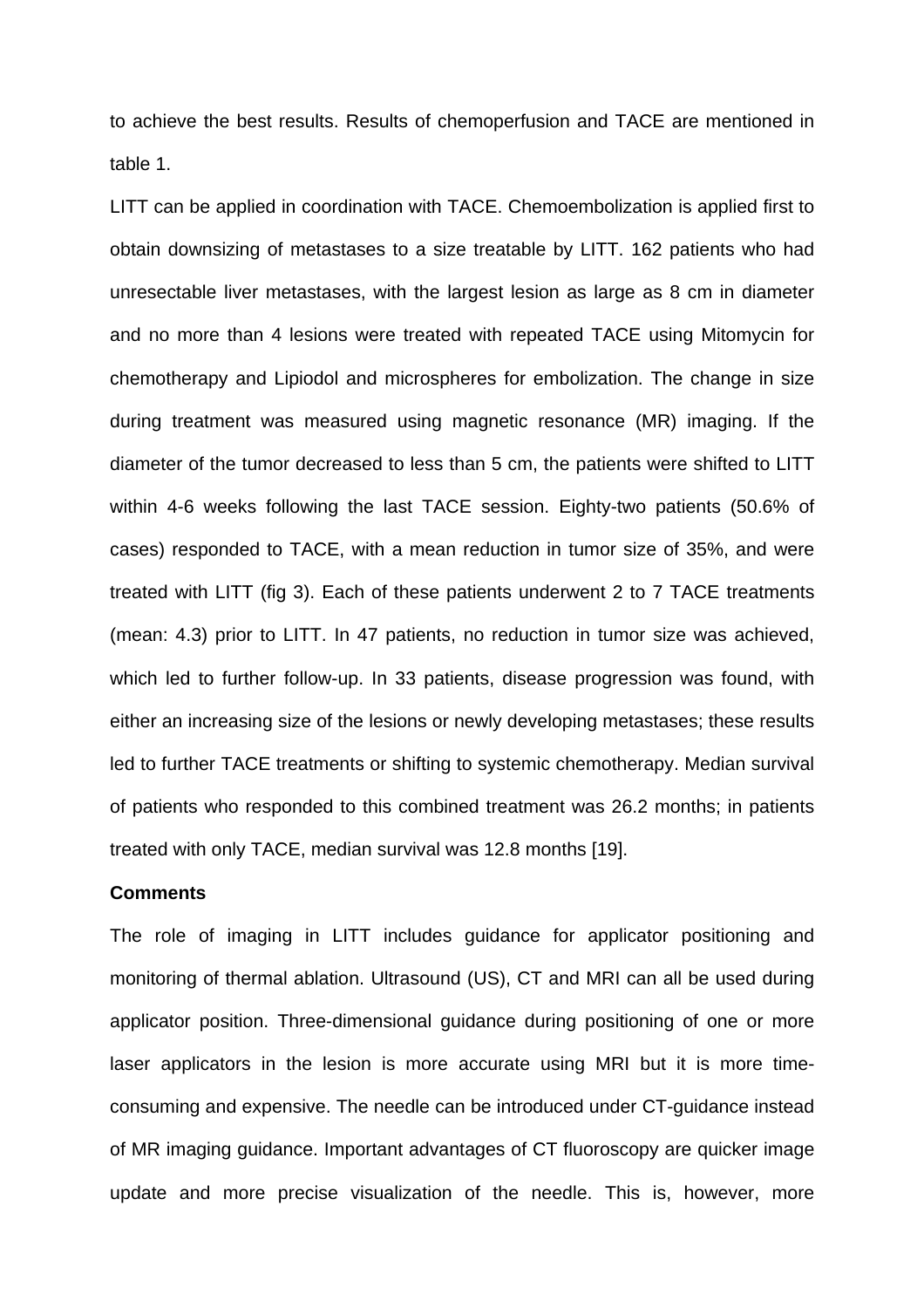demanding in terms of time, expenses, and manpower to operate two imaging machines dedicated only for LITT patients during the treatment sessions. Performing the whole procedure in an open MRI unit overcomes these difficulties [20, 21]. MR imaging is superior to CT and ultrasonography in thermal ablation monitoring due to the higher sensitivity of the MR sequence to detect and quantify the degree of induced necrosis of the malignant tissue and surrounding parenchyma and vital structures. Fast MRI sequences as described above allow near real-time monitoring of LITT effects. MR monitoring can confirm complete ablation of the entire lesion and detect untreated residual malignant tissue. The applicator can be repositioned under MRI guidance during ablation to increase the volume of necrosis. This technique allows safe destruction of metastases and well-controlled coagulation in a safety margin surrounding the lesion. MR monitoring also minimizes destruction of surrounding hepatic parenchyma, and decreases the risk of injury of vital structures such as large vessels or the central bile ducts thus increasing the safety of the procedure. MR imaging is also efficient for detection of complications due to its high topographic accuracy, excellent soft-tissue contrast, and high spatial resolution [3]. The ability to operate multiple application systems at the same time increases the volume of coagulation necrosis to thoroughly cover larger tumors with a safety margin. In our opinion, this is the reason for such a low local recurrence rate in

comparison to that after radiofrequency ablation [2, 3].

We have to point out the importance of the fact that the interventional radiologist has to be highly aware of possible complications and adequately qualified to manage those using interventional image-guided methods such as percutaneous drainage of hemo- or pneumothorax or transarterial embolization of bleeding. Yet, she/he must also know when to refer the patient for surgical management. This ability which is acquired after long training and experience is of immense importance in performing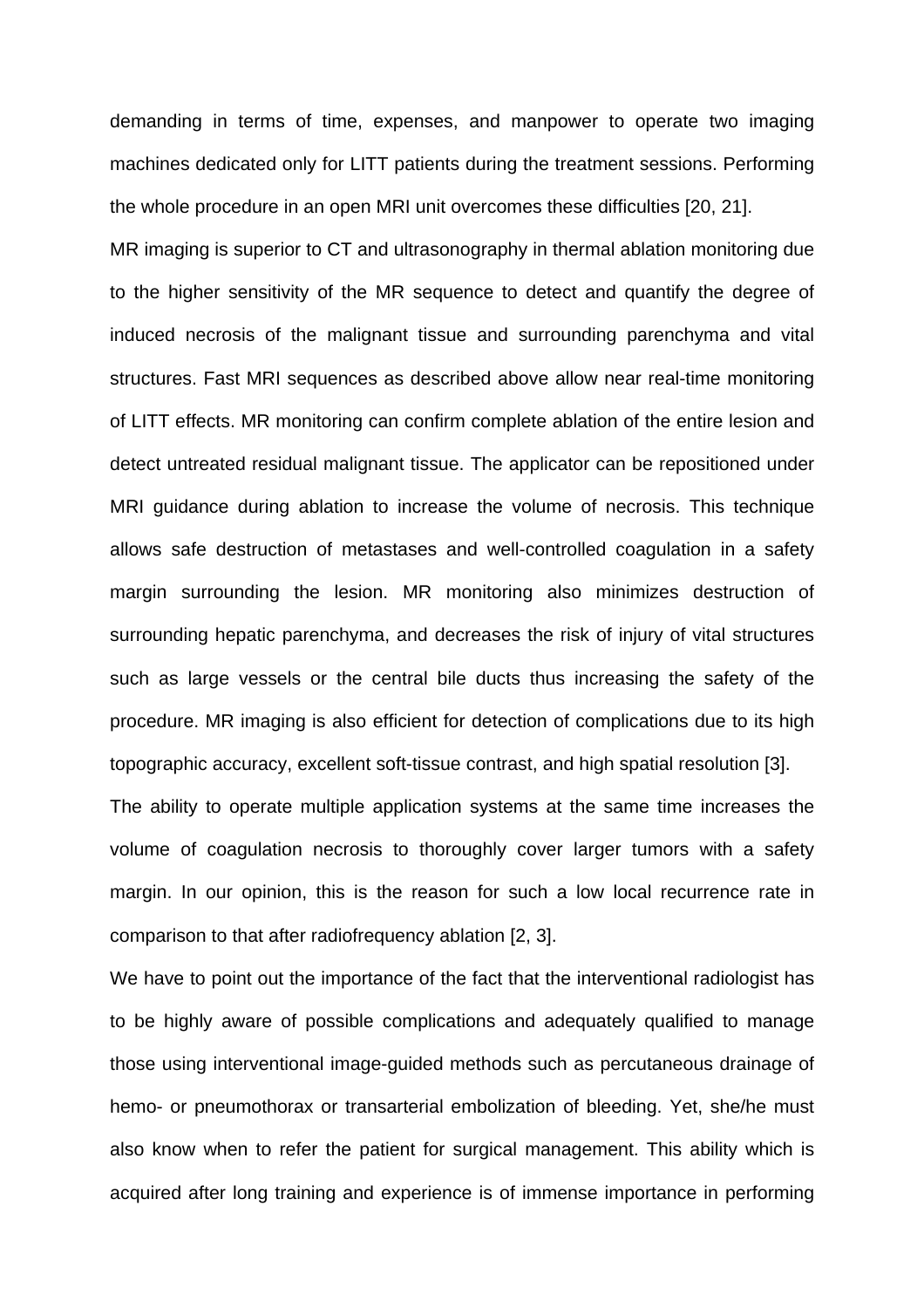LITT or any interventional treatment acceptable and trustworthy for the patients. It would be absurd to learn an ablation technique without learning the right protocol to handle its consequences.

The reason why LITT is not universally adopted as a thermal ablation method might relate to being more complicated in its physics, more expensive, technically demanding. Besides, special imaging methods or more dedicated staff members are required.

Although the intention for LITT was originally palliative, its favorable survival rates are comparable with those obtained with surgical resection of liver metastases showing at the same time lower morbidity and mortality rates [3, 8, 9]. Surgery can be combined with LITT in the same treatment plan by using LITT to complement less radical operations like, for example, segmentectomy or localized resection instead of lobectomy.

These data suggest that, in the next few years, the indication for LITT and combined LITT and TACE approach can include more patients with liver metastases, including surgical candidates with no more than five metastases with a maximum diameter of 5 cm. By applying LITT rather than surgery in these patients, less healthy liver tissue would be sacrificed and more hepatic reserve salvaged. Keeping in mind the possibility of recurrence of metastases, this approach gives the patients a better prospect.

According to these results we continue to apply the combined TACE and LITT treatment protocol successfully in our institute, which represents in our opinion an optimal management protocol in interventional oncology. We hope that LITT will be applied in more centres, even in those depending on other thermal ablation methods which can also be combined with TACE in the same manner.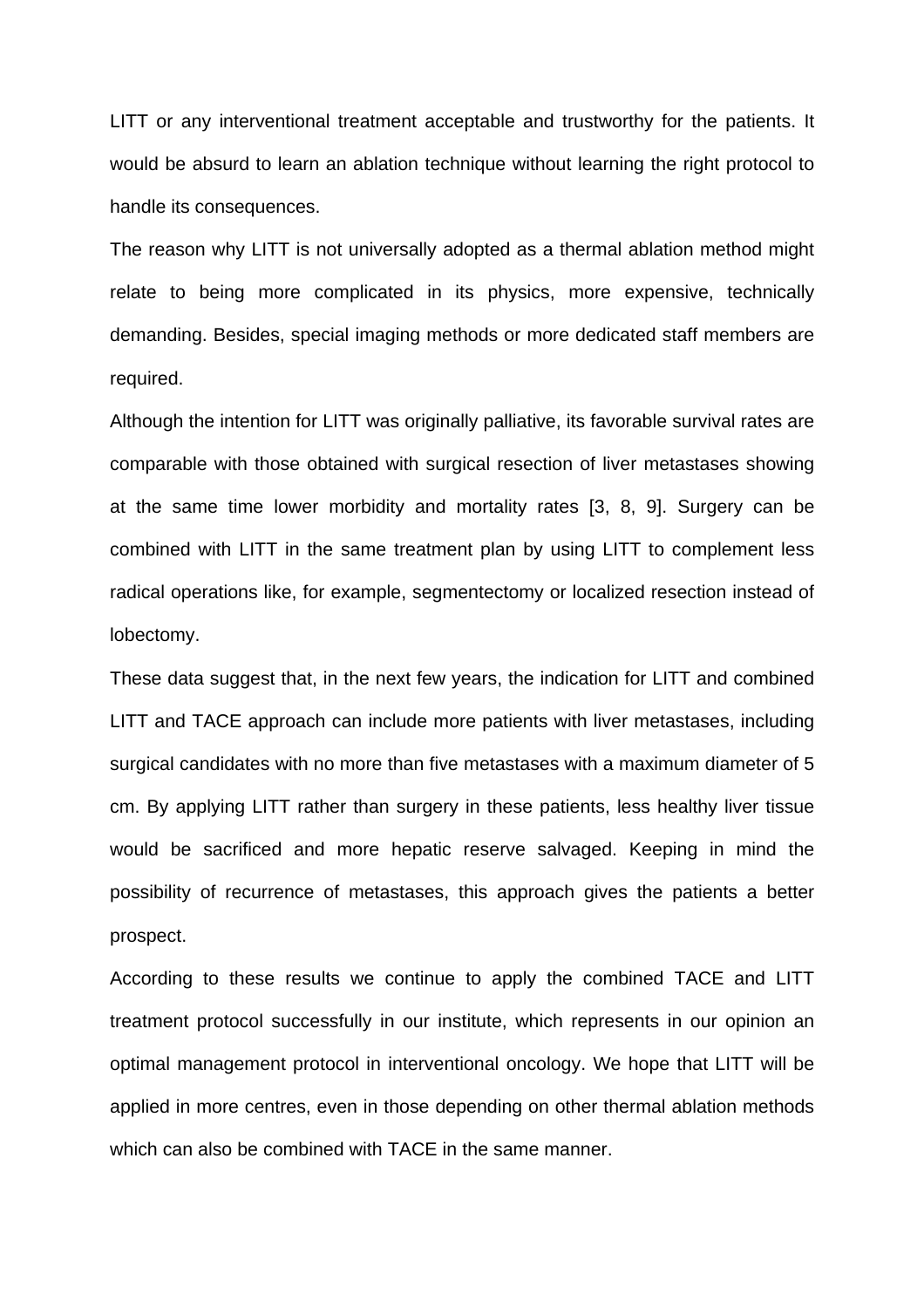#### **Expert commentary**

Thermoablation is an evolving field in interventional oncology. Although the intention for LITT was originally palliative, its favorable survival rates are comparable with those obtained with surgical resection of liver metastases showing at the same time lower morbidity and mortality rates [3, 8, 9]. Surgery can be combined with LITT in the same treatment plan to reduce the resected portion while LITT is used to treat residual lesions in the spared portion. LITT also can be applied in combination with TACE. Then TACE is applied first to downsize metastases so that they can be treated by LITT [19].

#### **Five-year view**

These data suggest that, in the next few years, the indication for LITT rather than surgery can be extended to all patients with colorectal liver metastases, including surgical candidates with no more than five metastases with a maximum diameter of 5 cm. By applying LITT less healthy liver tissue would be sacrificed and more hepatic reserve salvaged. Keeping in mind the possibility of recurrence of metastases, this approach gives the patients a better prospect.

According to these results we continue to apply the combined TACE and LITT treatment protocol successfully in our institute, which represents in our opinion an optimal management protocol in interventional oncology.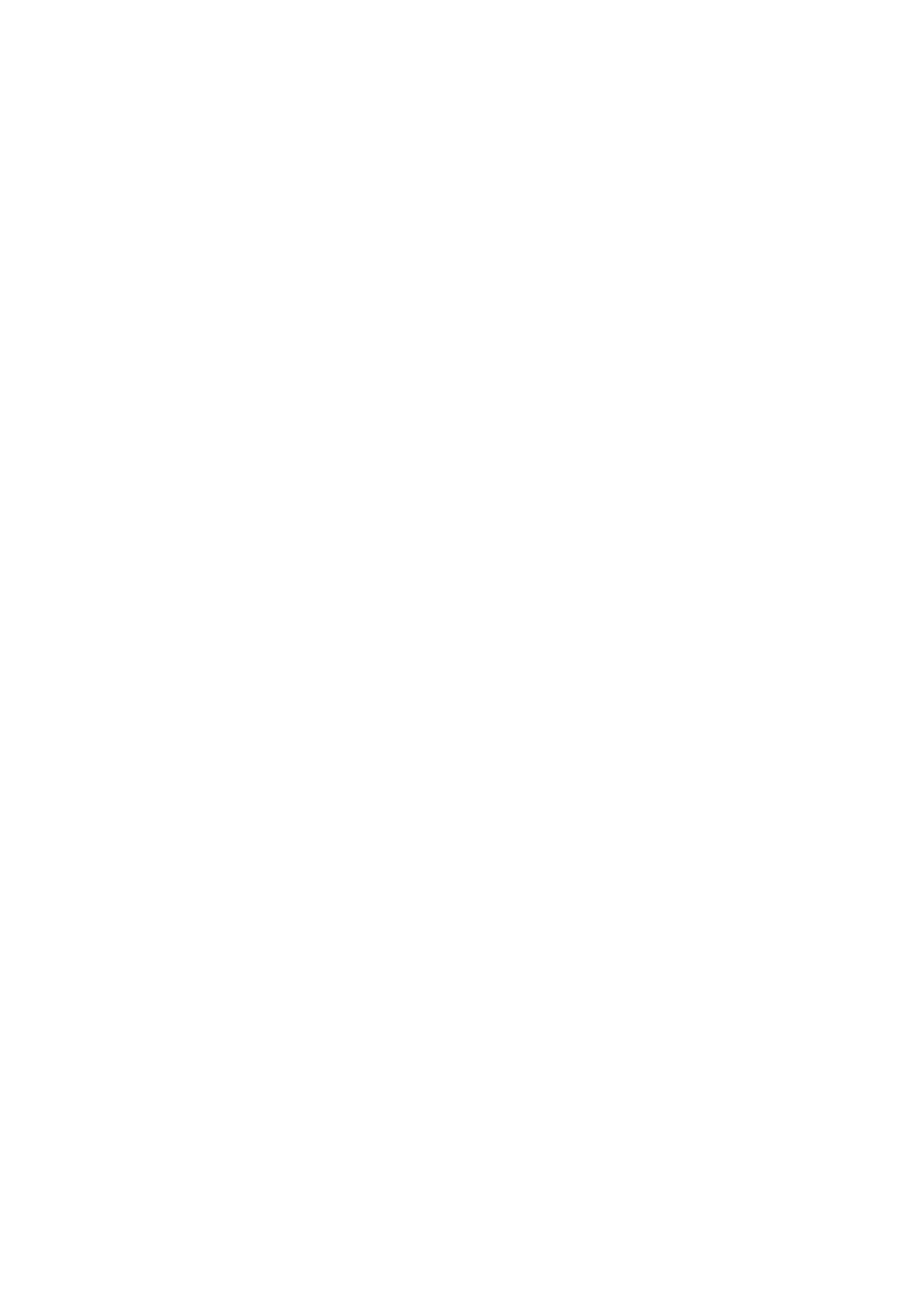# **Table 1**

The highest results of TACE in patients with liver metastases during the last 3 years

| <b>Study</b>                                                | Pt | Anticancer drug                                  | <b>Embolizing</b>                                        | <b>Morphologic</b> | <b>Median</b>   |
|-------------------------------------------------------------|----|--------------------------------------------------|----------------------------------------------------------|--------------------|-----------------|
|                                                             | no |                                                  | material                                                 | al response        | survival        |
| Wasser<br>2004<br>(Colorectal<br>carcinoma)<br>$[22]$       | 21 | Mitomycin                                        | Starch (DSM)                                             | 14%                | 13.8 months     |
| Muller<br>2003<br>(Colorectal<br>carcinoma)<br>$[23]$       | 66 | Melphalan<br>(5-FU &<br>GM-CSF)                  | Lipiodol<br>Gelfoam                                      | 76.6%              | not reached (a) |
| Voigt<br>2002<br>(Colorectal<br>carcinoma)<br>$[24]$        | 10 | Miotomycin<br>Interferon<br>(Oxaliplatin & 5-FU) | Starch (DSM)                                             | 50%                | not reached (b) |
| Fiorentini<br>2004<br>(Neuroendocrine<br>Tumor)<br>$[25]$   | 10 | Mitomycin<br>Cisplatin<br>Epirubicin             | Lipiodol<br>Gelfoam                                      | 70%                | 22 months       |
| <b>Kress</b><br>2003<br>(Neuroendocrine<br>Tumor)<br>$[26]$ | 26 | Doxorobucin                                      | Lipiodol<br>Gelfoam<br><b>PVS</b><br>Absolute<br>ethanol | 9%                 | 66 months       |
| Agarwala<br>2004<br>(melanoma)<br>[16]                      | 19 | Cisplatin                                        | <b>PVS</b>                                               | 16%                | 8.5 months      |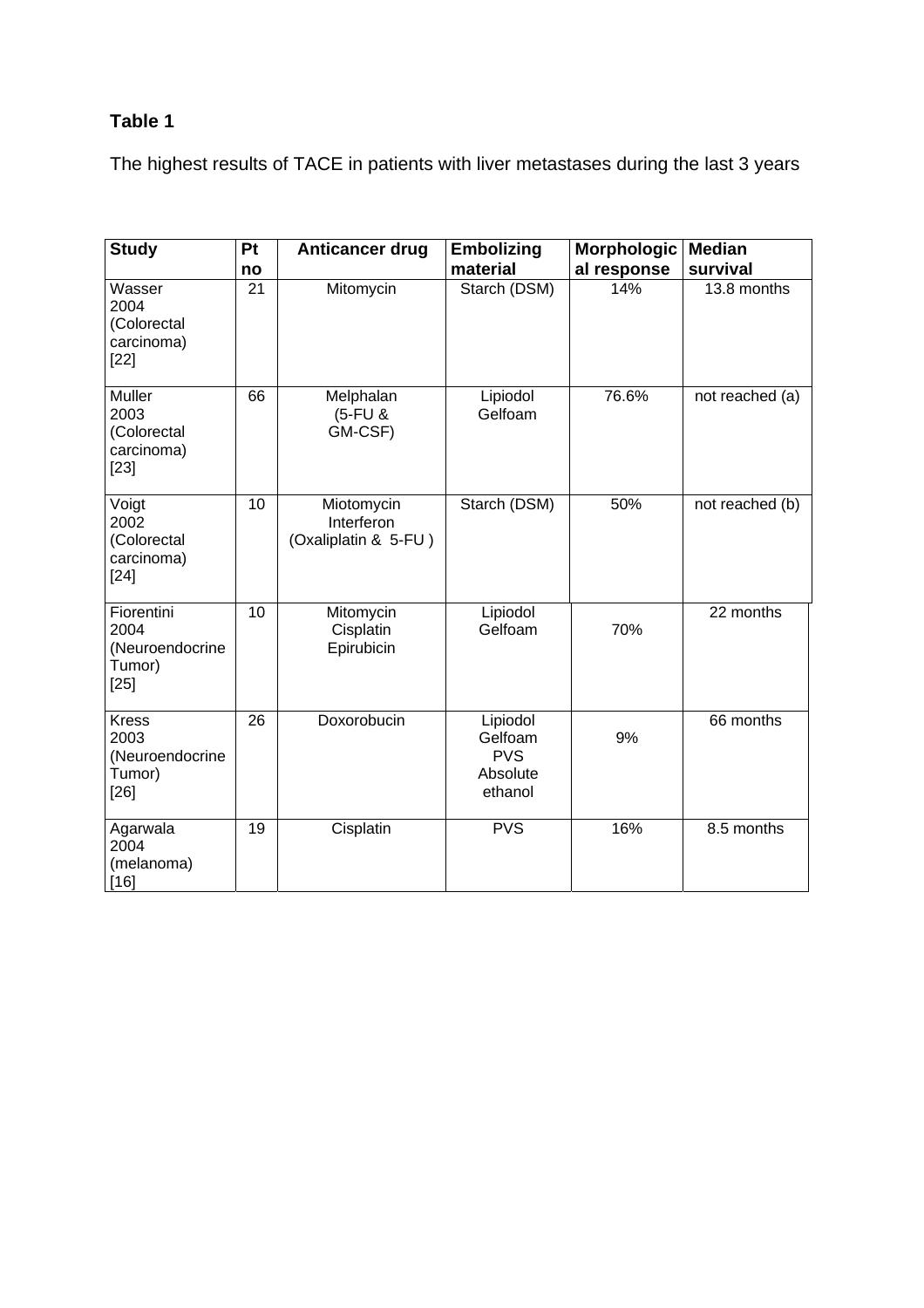#### **References**

1 Vogl TJ, Zangos S, Balzer JO, Thalhammer A, Mack MG. Transarterial chemoembolization of liver metastases: Indication, technique, results. *Rofo*. 174(6), 675-83 (2002).

2 Vogl TJ, Straub R, Eichler K, Woitaschek D, Mack MG. Modern alternatives to resection of metastases–MR-guided laser-induced thermotherapy (LITT) and other local ablative techniques. *Ther Umsch.* 58, 718-725 (2001).

3 Vogl TJ, Straub R, Eichler K, Söllner O, Mack MG. Colorectal Carcinoma Metastases in Liver: Laser-induced Interstitial Thermotherapy—Local Tumor Control Rate and Survival Data. *Radiology.* 230, 450-458 (2004).

4 Vogl TJ, Straub R, Eichler K, Woitaschek D, Mack MG. Malignant Liver Tumors Treated with MR Imaging–guided Laser-induced Thermotherapy: Experience with Complications in 899 Patients (2,520 lesions). *Radiology.* 225, 367-377 (2002).

5 Mack MG, Straub R, Eichler K et al. Percutaneous MR imaging-guided laserinduced thermotherapy of hepatic metastases. *Abdom Imaging*. 26, 369–374 (2001).

6 Vogl TJ, Eichler K, Straub R et al. Laser-induced thermotherapy of malignant liver tumors: general principals, equipment(s), procedure(s)--side effects, complications and results. *Eur J Ultrasound*. 13(2), 117-27 (2001).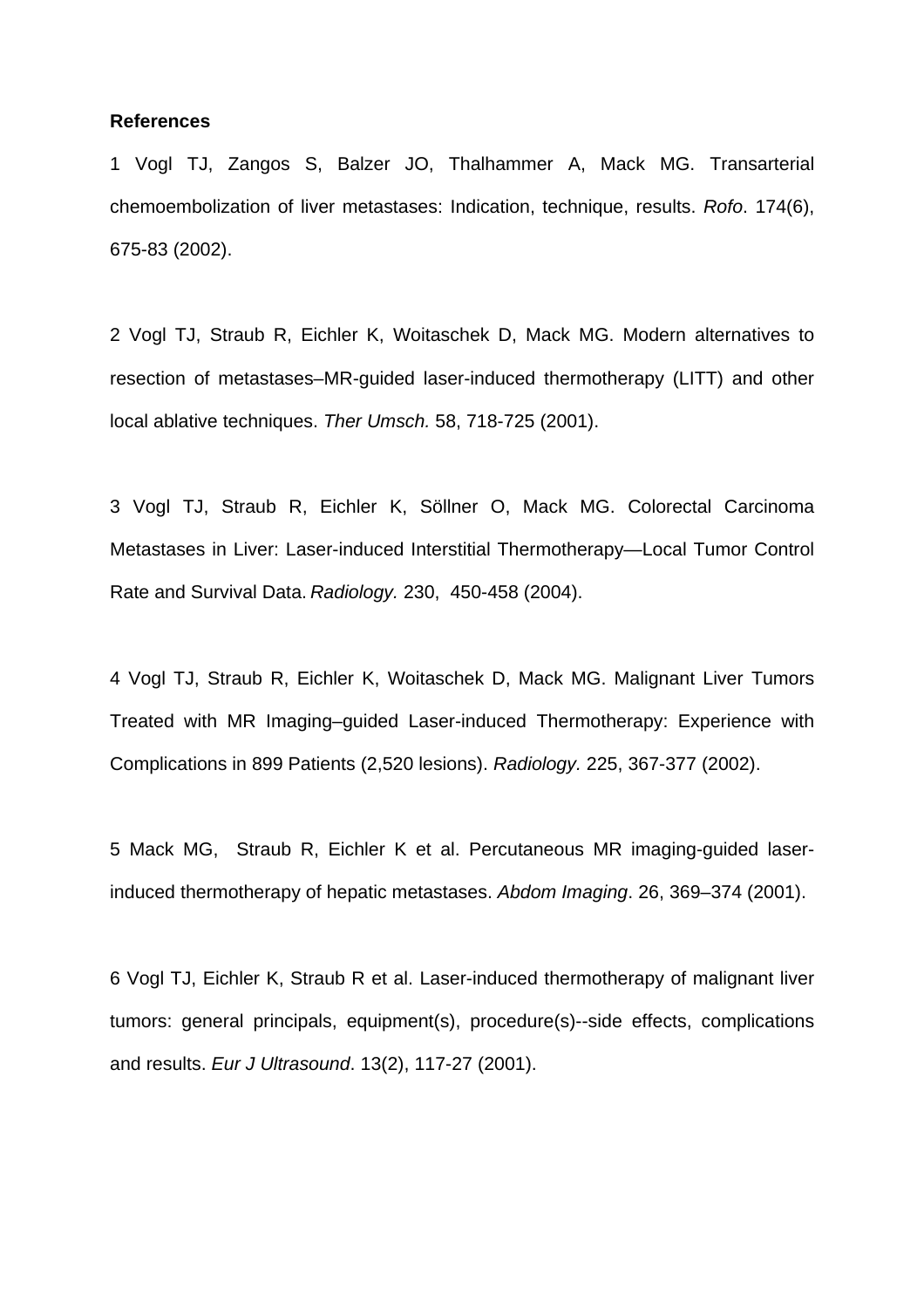7 Vogl TJ, Straub R, Zangos S, Mack MG, Eichler K. MR-guided laser-induced thermotherapy (LITT) of liver tumours: experimental and clinical data. *Int J Hyperthermia*. 20(7), 713-24 (2004).

8 Germer CT, Buhr HJ, Isbert C. Nonoperative ablation for liver metastases. Possibilities and limitations as a curative treatment. *Chirurg*. 76(6), 552-4, 556-63 (2005).

9 Mensel B, Weigel C, Heidecke CD, Stier A, Hosten N. Laser-Induced Thermotherapy (LITT) of Tumors of the Liver in Central Location: Results and Complications. *Fortschr Röntgenstr.* 177, 1267-1275 (2005).

10 Fiedler VU, Schwarzmaier HJ, Eickmeyer F. et al. Laser-induced interstitial thermotherapy of liver metastases in an interventional 0.5 Tesla MRI system: technique and first clinical experiences. *J Magn Reson Imaging.* 13, 729-737 (2001).

11 Vogl TJ, Zangos S, Eichler K, Yakoub D, Nabil M. Colorectal liver metastases: regional chemotherapy via transarterial chemoembolization (TACE) and hepatic chemoperfusion: an update. *Eur Radiol*. 2006 Aug 30; [Epub ahead of print]

12 Okamoto N, Maruta M, Maeda K, Sato H, Takizawa K, Masumori K, Aoyama H, Kato R. Clinical outcome of intra-hepatic arterial infusion therapy for multiple liver metastases fromcolorectal cancer. *Gan To Kagaku Ryoho*. 30(4), 501-4 (2003).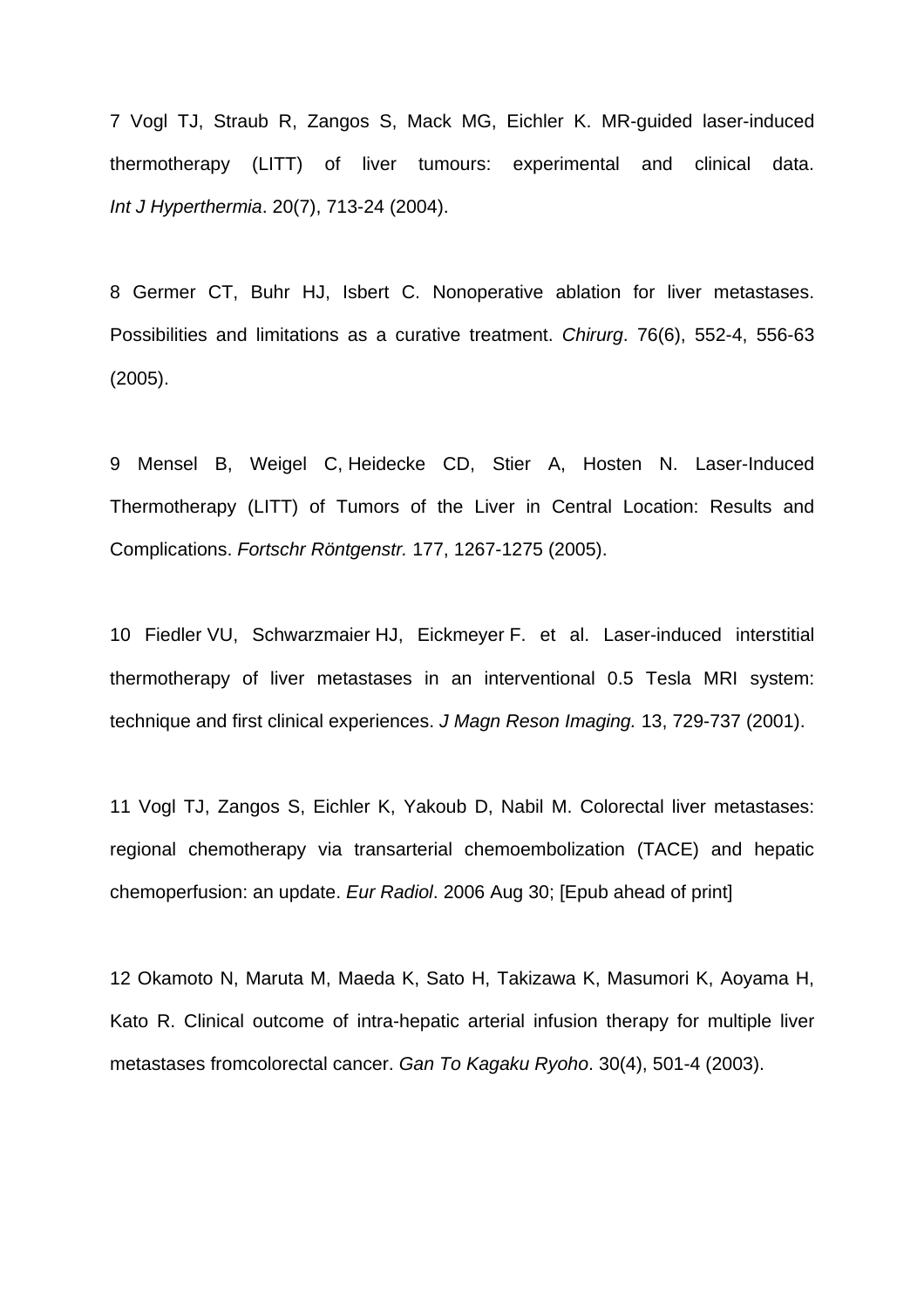13 Lorenz M, Mueller HH, Mattes E et al. Phase II study of weekly 24-hour intraarterial high-dose infusion of 5-fluorouracil and folinic acid for liver metastases from colorectal carcinomas. *Ann Oncol*. 12(3), 321-5 (2001).

14 Oberfield RA, Sampson E, Heatley GJ. Hepatic artery infusion chemotherapy for metastatic colorectal cancer to the liver at the lahey clinic: comparison between two methods of treatment, surgical versus percutaneous catheter placement. *Am J Clin Oncol*. 27(4), 376-83 (2004).

15 Tono, T, Hasuike, Y, Ohzato, H, Takasuka, Y, Kikkawa N. Limited but definite efficacy of prophylactic hepatic arterial infusion chemotherapy after curative resection of colorectal liver metastases. *Cancer.* 88: 1549-56 (2000).

16 Agarwala SS, Panikkar R, Kirkwood JM. Phase I/II randomized trial of intrahepatic arterial infusion chemotherapy with cisplatin and chemoembolization with cisplatin and polyvinyl sponge in patients with ocular melanoma metastatic to the liver. *Melanoma Res*. 14(3):217-22 (2004).

17 Loewe C, Schindl M, Cejna M, Niederle B, Lammer J, Thurnher S Permanent transarterial embolization of neuroendocrine metastases of the liver using cyanoacrylate and lipiodol: assessment of mid- and long-term results. *AJR Am J Roentgenol*. 180(5), 1379-84 (2003).

18 Kress O, Wagner HJ, Wied M, Klose KJ, Arnold R, Alfke H. Transarterial chemoembolization of advanced liver metastases of neuroendocrine tumors - a retrospective single-center analysis. *Digestion*. 68(2-3), 94-101 (2003).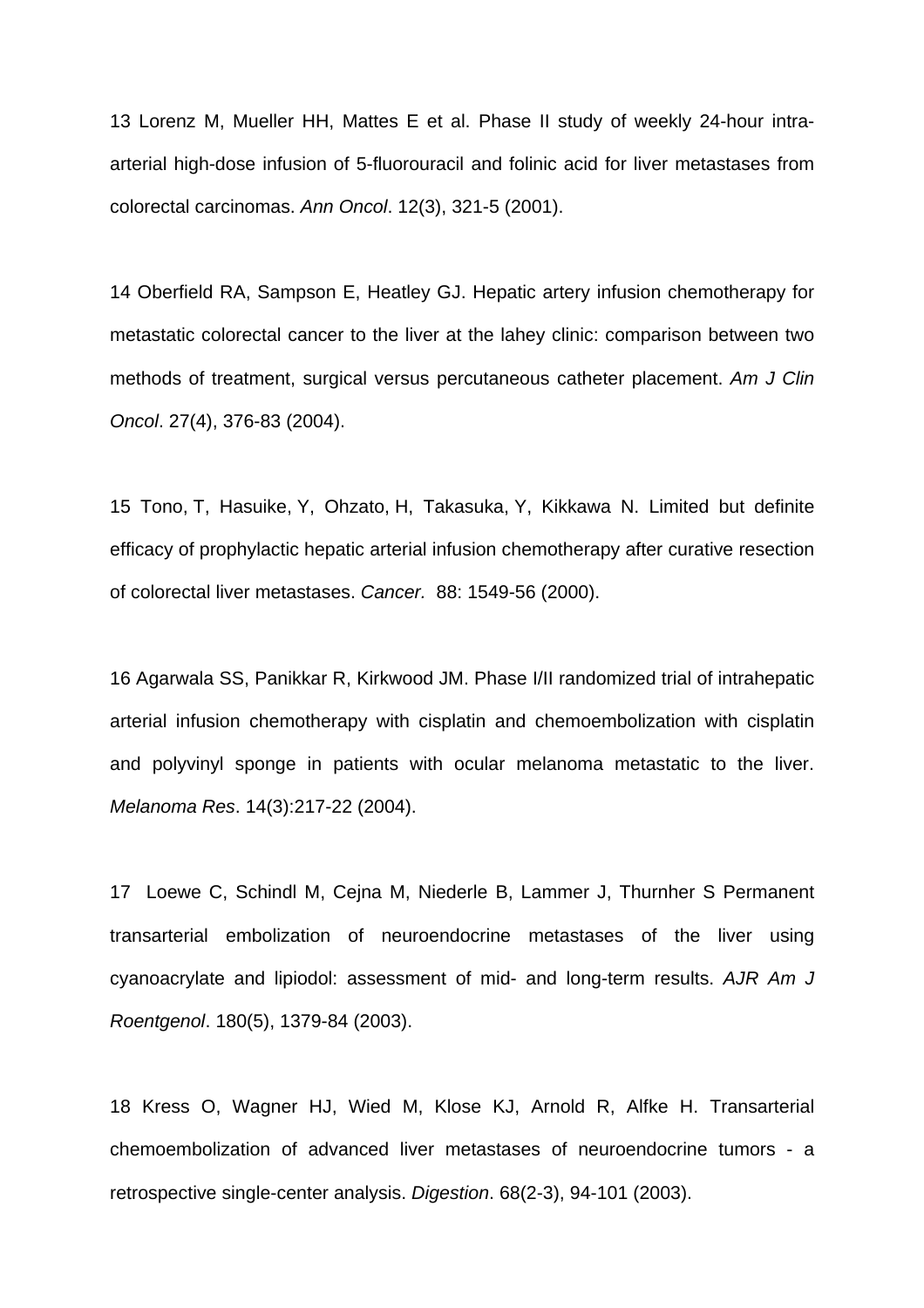19 Vogl TJ, Mack MG, Balzer JO et al. Liver metastases: neoadjuvant downsizing with transarterial chemoembolization before laser-induced thermotherapy. *Radiology.* 229(2), 457-64 (2003).

20 Reither K, Wacker F, Ritz JP, Isbert C, Germer CT, Roggan A, Wendt M, Wolf KJ. Laser-induced thermotherapy (LITT) for liver metastasis in an open 0.2T MRI. *Rofo*. 172(2), 175-8 (2000).

21 Wacker FK, Reither K, Ritz JP, Roggan A, Germer CT, Wolf KJ. MR-guided interstitial laser-induced thermotherapy of hepatic metastasis combined with arterial blood flow reduction: technique and first clinical results in an open MR system. *J Magn Reson Imaging.* 13(1), 31-6 (2001).

22 Wasser K, Giebel F, Fischbach R, Tesch H, Landwehr P. Transcatheter arterial chemoembolization of colorectal liver metastases using degradable starch microspheres (Spherex (R)): Personal investigations and review of the literature. *Radiologe*. 45(7), 633-43 (2005).

23 Muller H, Nakchbandi V, Chatzisavvidis I, von Voigt C. Repetitive chemoembolization with Melphalan plus intra-arterial immuno-chemotherapy within 5 fluorouracil and granulocyte-macrophage colony-stimulating factor (GM-CSF) as effective first- and second-line treatment of disseminated colorectal liver metastases. *Hepatogastroenterology*. 50(54), 1919-26 (2003).

24 Voigt W, Behrmann C, Schlueter A, Kegel T, Grothey A, Schmoll HJ. A new chemoembolization protocol in refractory liver metastasis of colorectal cancer: A